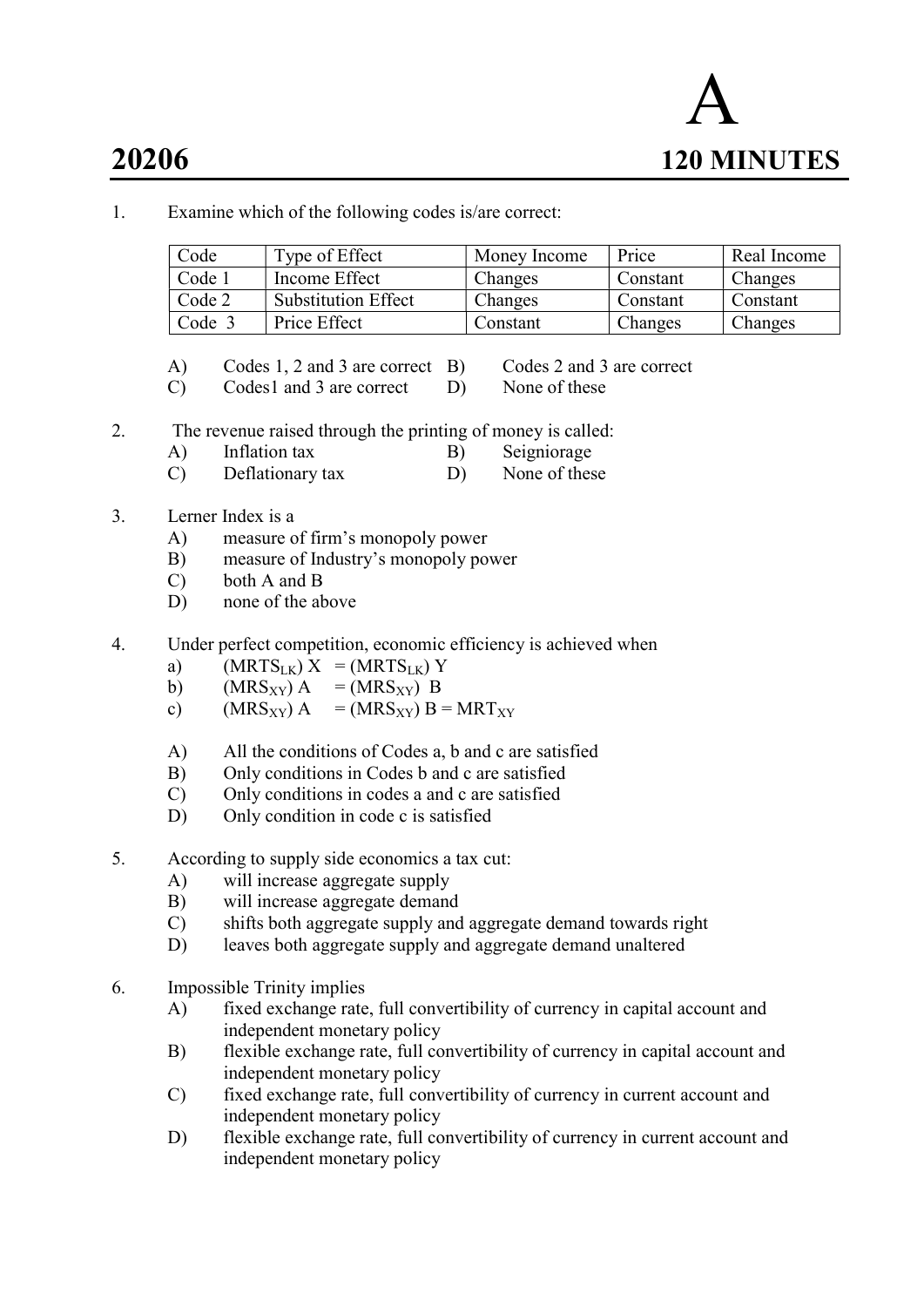| 7.  | A)<br>$\mathcal{C}$             | Leverage Ratio refers to ratio of:<br>Capital to assets<br>Debt to Equity                                                                                |          | B)<br>D)      |                                | Assets to Capital<br>None of these         |    |               |
|-----|---------------------------------|----------------------------------------------------------------------------------------------------------------------------------------------------------|----------|---------------|--------------------------------|--------------------------------------------|----|---------------|
| 8)  | 1.<br>2.<br>3.                  | Public Goods are:<br>that they are non rival in consumption<br>that are non exclusive<br>leads to a free rider problem                                   |          |               |                                |                                            |    |               |
|     | A)<br>$\mathcal{C}$             | 1, 2 and 3 are correct<br>1 and 3 are correct                                                                                                            |          | B)<br>D)      |                                | 1 and 2 are correct<br>2 and 3 are correct |    |               |
| 9.  |                                 | For a perfectly competitive firm $TC = 3Q^2 - 14Q + 12$ and $TR = 4Q$ Find the equilibrium<br>output using marginal approach                             |          |               |                                |                                            |    |               |
|     | A)                              | 6<br>B)                                                                                                                                                  | 2        |               | $\mathcal{C}$                  | 3<br>D)                                    |    | None of these |
| 10. | A)<br>$\mathcal{C}$             | Money that has no intrinsic value is called:<br>Commodity money<br>Fiat money                                                                            | B)<br>D) |               | Gold standard<br>None of these |                                            |    |               |
| 11. | 1.<br>$\overline{2}$            | The Misery Index measures:<br>the political effect of Unemployment and Inflation<br>it is the sum of unemployment and inflation                          |          |               |                                |                                            |    |               |
|     | A)<br>$\mathcal{C}$             | 1 and 2 are correct<br>2 only is correct                                                                                                                 |          | B)<br>D)      |                                | 1 only is correct<br>land 2 are incorrect  |    |               |
| 12. | A)<br>B)<br>$\mathcal{C}$<br>D) | An open market purchase of bonds:<br>shifts the LM curve to the left<br>shifts the LM curve to the right<br>LM curve remains unaffected<br>none of these |          |               |                                |                                            |    |               |
| 13. | A)<br>$\mathcal{C}$             | The proponent behind infant industry argument is:<br>Samuelson<br>Alexander Hamilton                                                                     |          | B)<br>D)      | Jacob Viner                    | Amarthya Sen                               |    |               |
| 14. |                                 | Given the following data, find the increase in real income from year1 to year 5:                                                                         |          |               |                                |                                            |    |               |
|     |                                 |                                                                                                                                                          |          | Year 1        |                                | Year 5                                     |    |               |
|     |                                 | Item<br>Total Income                                                                                                                                     |          | \$400 billion |                                | \$450 billion                              |    |               |
|     |                                 | Price Index                                                                                                                                              |          | \$1.0 billion |                                | \$1.5 billion                              |    |               |
|     | A)                              | 200<br>B)                                                                                                                                                | 100      |               | $\mathcal{C}$                  | 110                                        | D) | none of these |
| 15. |                                 | ----------- is also known as negative taxes.                                                                                                             |          |               |                                |                                            |    |               |

| A) | Transfer payments  | Regressive taxes         |
|----|--------------------|--------------------------|
|    | Proportional taxes | <b>Progressive Taxes</b> |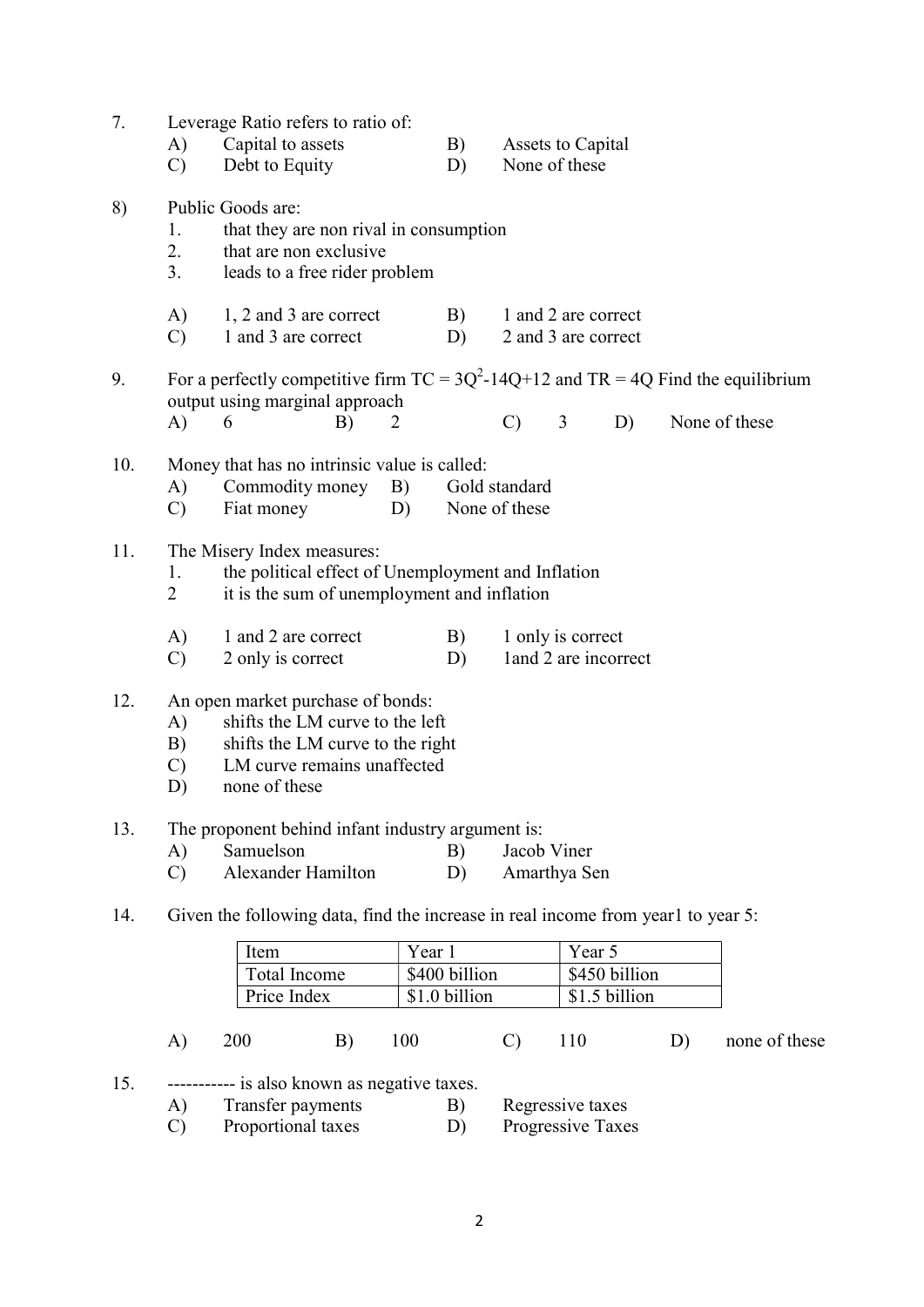- 16. Duties that vary with the price of the commodities imported are:
	-
- 
- A) sliding scale duties B) specific duties<br>
C) advalorem duties D) none of these  $(C)$  advalorem duties  $(D)$
- 17. Crowding out occurs when------- leads to---------.
	- A) expansionary fiscal policy, fall in interest rate
	- B) expansionary fiscal policy, rise in interest rate
	- C) contractionary fiscal policy, rise in interest rate
	- D) contractionary fiscal policy, interest rate remains unchanged
- 18. Green Bonds were first issued by:
	- A) World Bank, 2008
	- B) Ministry of Environment and Forests, 2008
	- C) Environmental and Pollution Control Board, 2008
	- D) Ministry of Finance, 2008
- 19. Examine whether List 1 is correctly matched with List 2

|                | List 1                   |                | List 2       |                               |
|----------------|--------------------------|----------------|--------------|-------------------------------|
|                | L K Jha Committee        |                | Indirect tax |                               |
| 2              | <b>Swach Bharat Cess</b> | $\blacksquare$ | Services tax |                               |
| 3              | Indira Awas Yojana       | $\sim$ $-$     |              | Ministry of Rural Development |
| $\overline{4}$ | Tendulkar Committee -    |                | Poverty      |                               |
| A)             | 1, 2 and 3 are correct   |                | B)           | 2, 3 and 4 are correct        |
|                | 1, 3 and 4 are correct   |                | D)           | $1, 2, 3$ and 4 are correct   |

- 20. Which of the following statements with respect to capacity curve is correct?
	- 1. it introduces a relationship between nutrition and capacity
	- 2. the capacity curve is initially close to zero
	- 3. there will be a marked increase in work capacity with nutrition
	- 4. the capacity curve does not have a diminishing returns phase

| 1, 2 and 3 are correct | 2, 3 and 4 are correct      |
|------------------------|-----------------------------|
| 1, 3 and 4 are correct | $1, 2, 3$ and 4 are correct |

# 21. A country will tend to export commodities that are intensive in factors that are possessed by that country in relative abundance is the essence of

- A) Heckscher-Ohlin theory
- B) Comparative Cost Advantage theory
- C) Asolute Cost Advantage theory
- D) None of these

# 22. Indirect demand is also known as:

- A) Producers' demand B) Consumers' demand
- C) Autonomous demand D) Non-durable demand

23. A theory that extensively discusses horizontal differentiation of products is:

- A) Rybczynski's Theorem B) Product Cycle Theory
- C) Lancaster Model D) None of these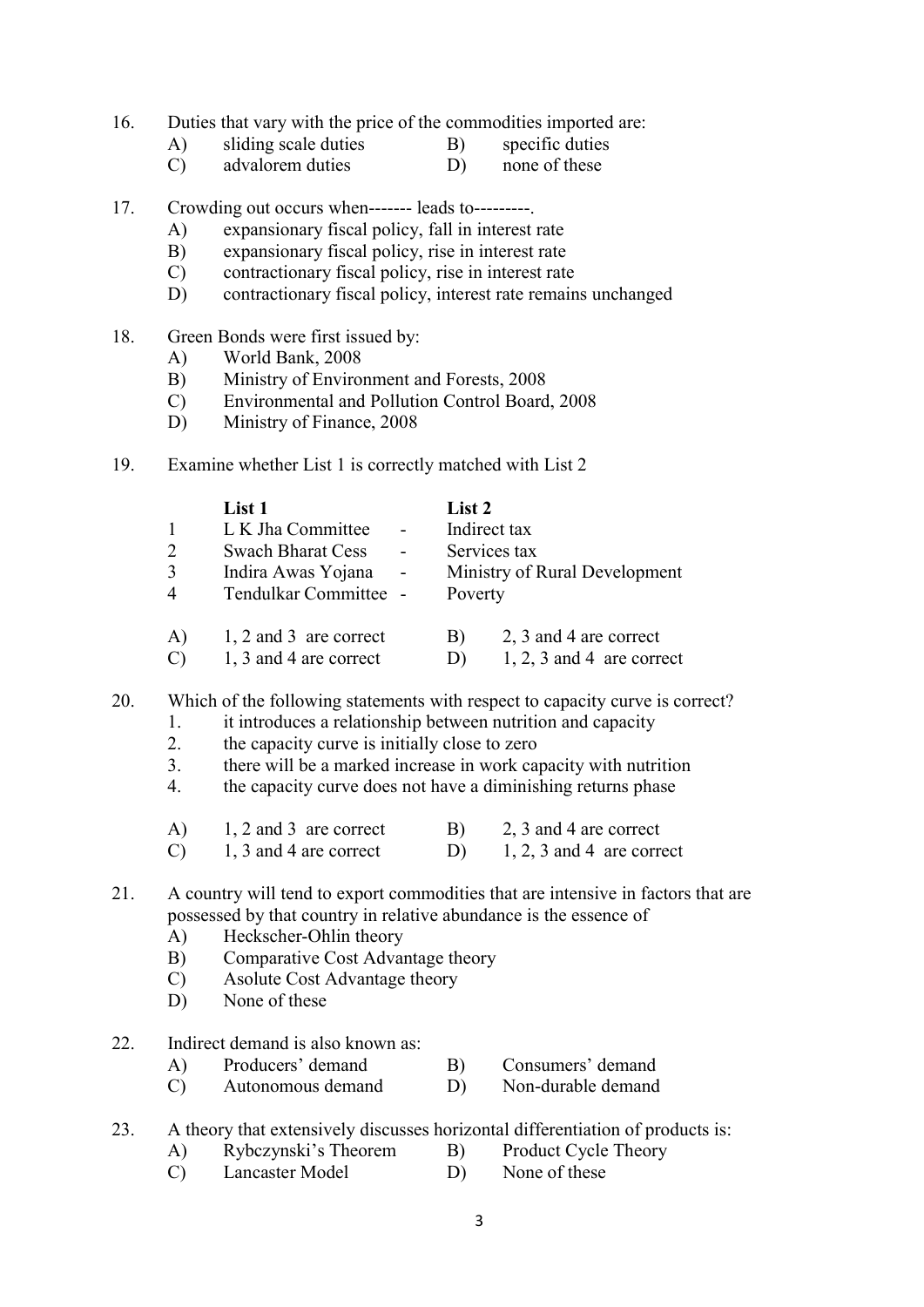| 24. | a)<br>$\mathbf{b}$                                                                                                                                                                                                                                                                   | Which of the following statements with respect to Gunnar Myrdal's Theory of<br>Underdevelopment is correct?<br>the theory is based on the concept of both regional and international equality<br>the theory explains the operation of strong backwash effect and weak spread<br>effect of UDCs |    |          |          |                     |                                      |    |                |  |
|-----|--------------------------------------------------------------------------------------------------------------------------------------------------------------------------------------------------------------------------------------------------------------------------------------|------------------------------------------------------------------------------------------------------------------------------------------------------------------------------------------------------------------------------------------------------------------------------------------------|----|----------|----------|---------------------|--------------------------------------|----|----------------|--|
|     | A)<br>$\mathcal{C}$                                                                                                                                                                                                                                                                  | a is correct<br>both a and b are correct                                                                                                                                                                                                                                                       |    |          | B)<br>D) | <b>b</b> is correct | both a and b are incorrect           |    |                |  |
| 25. |                                                                                                                                                                                                                                                                                      | The highest form of economic integration is:                                                                                                                                                                                                                                                   |    |          |          |                     |                                      |    |                |  |
|     | A)<br>$\mathcal{C}$                                                                                                                                                                                                                                                                  | economic union<br>free trade                                                                                                                                                                                                                                                                   |    |          | B)<br>D) |                     | customs union<br>none of these       |    |                |  |
| 26. | Advalorem tax is:<br>tax imposed in accordance with the value of the product<br>A)<br>tax imposed in accordance with the quality of the product<br>B)<br>tax imposed once a good crosses border<br>$\mathcal{C}$<br>tax imposed in accordance with the quantity of the product<br>D) |                                                                                                                                                                                                                                                                                                |    |          |          |                     |                                      |    |                |  |
| 27. | and banks:                                                                                                                                                                                                                                                                           | The name associated with harmonizing the role of development financial institutions                                                                                                                                                                                                            |    |          |          |                     |                                      |    |                |  |
|     | $\bf{A}$                                                                                                                                                                                                                                                                             | S H Khan                                                                                                                                                                                                                                                                                       | B) | Tarapore |          | $\mathcal{C}$       | Narasimham                           | D) | Reghuram Rajan |  |
| 28. | A)<br>$\mathcal{C}$                                                                                                                                                                                                                                                                  | For mutually exclusive events A and B, Probability of $(A \cap B)$ is---- and probability of<br>$AUB$ is-----.<br>zero, $P(A)$ x $P(B)$<br>Zero, one                                                                                                                                           |    |          | B)<br>D) |                     | zero, $P(A) + P(B)$<br>none of these |    |                |  |
| 29. |                                                                                                                                                                                                                                                                                      | Suppose by the year 2000, the Government increased its investment spending by \$15<br>billion. The marginal propensity to consume is 1/4 and initial income is \$450 billion.<br>What is the new level of income?                                                                              |    |          |          |                     |                                      |    |                |  |
|     | A)                                                                                                                                                                                                                                                                                   | \$450                                                                                                                                                                                                                                                                                          | B) | \$490    |          | $\mathcal{C}$       | \$470                                | D) | \$480          |  |
| 30. |                                                                                                                                                                                                                                                                                      | The convex shape of the indifference curves are explained by:                                                                                                                                                                                                                                  |    |          |          |                     |                                      |    |                |  |
|     | A)                                                                                                                                                                                                                                                                                   | substitution effect                                                                                                                                                                                                                                                                            |    |          | B)       |                     | income effect                        |    |                |  |
|     | $\mathcal{C}$                                                                                                                                                                                                                                                                        | price effect                                                                                                                                                                                                                                                                                   |    |          | D)       |                     | none of these                        |    |                |  |
| 31. |                                                                                                                                                                                                                                                                                      | A measure of the degree of linear association between the two variables is:                                                                                                                                                                                                                    |    |          |          |                     |                                      |    |                |  |
|     | A)                                                                                                                                                                                                                                                                                   | Regression                                                                                                                                                                                                                                                                                     |    |          | B)       |                     | Partial correlation                  |    |                |  |
|     | $\mathcal{C}$                                                                                                                                                                                                                                                                        | Correlation                                                                                                                                                                                                                                                                                    |    |          | D)       |                     | Partial regression                   |    |                |  |
| 32. | a)<br>$\mathbf{b}$<br>$\mathbf{c})$                                                                                                                                                                                                                                                  | Which of the following statements regarding Kissan Credit Card is correct?<br>It is a joint initiative of Government of India, RBI and NABARD<br>It provides farmers timely and adequate credit<br>Farmers can access credit without repeated bank screening process                           |    |          |          |                     |                                      |    |                |  |
|     | A)                                                                                                                                                                                                                                                                                   | a and b are correct                                                                                                                                                                                                                                                                            |    |          | B)       |                     | b and c are correct                  |    |                |  |
|     | $\mathcal{C}$                                                                                                                                                                                                                                                                        | a and c are correct                                                                                                                                                                                                                                                                            |    |          | D)       |                     | a, b and c are correct               |    |                |  |
|     |                                                                                                                                                                                                                                                                                      |                                                                                                                                                                                                                                                                                                |    |          |          |                     |                                      |    |                |  |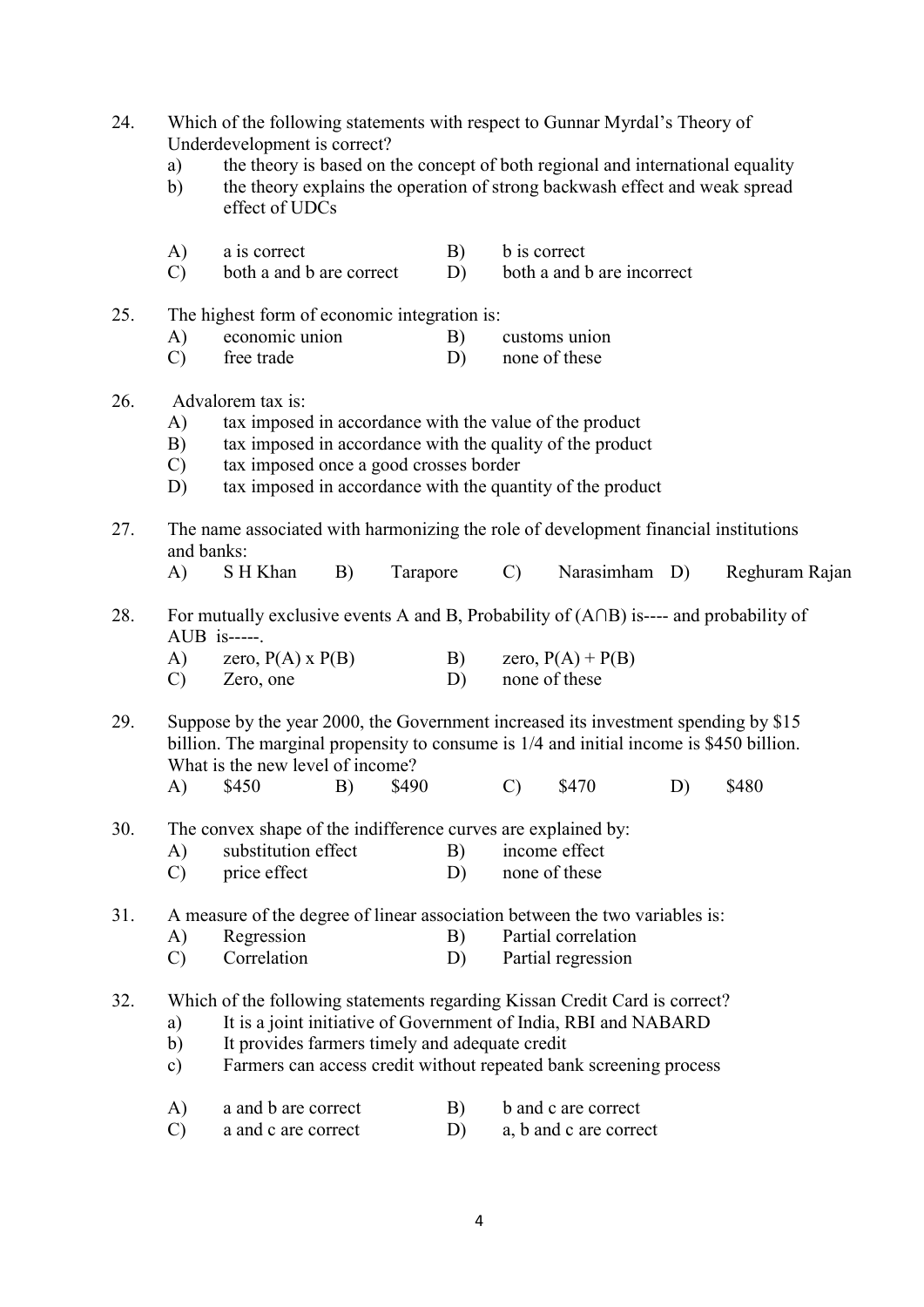- 33. The Gender Inequality Index is a composite index of:
	- A) reproductive health, empowerment and labour market participation
	- B) reproductive health, adult literacy and labour market participation
	- C) reproductive health, empowerment and life expectancy
	- D) reproductive health, life expectancy and adult literacy
- 34. PURA, the lever of economic upliftment of the villages is associated with:
	- A) Mahatma Gandhi B) Dr. A P J Abdul Kalam
	- C) Jawaharlal Nehru D) Rajiv Gandhi
- 35. The following table matches plan objective with five year plan, Which of the following is/are correct?

| Code 1   Food, Work and Productivity                                                   | $7th$ plan |
|----------------------------------------------------------------------------------------|------------|
| $\vert$ Code 2 $\vert$ Growth with Social Justice and Equality                         | $9th$ plan |
| Code 3 Garibi Hatao                                                                    | $6th$ plan |
| $\vert$ Code 4 $\vert$ Towards Faster and More Inclusive $\vert$ 11 <sup>th</sup> plan |            |
| Growth                                                                                 |            |

- A) Codes 1,2 and 3 are correct B) Codes 2, 3 and 4 are correct
	-
- C) Codes1,3 and 4 are correct D) Codes 1, 2,3 and 4 are correct
- 36. Subimal Dutt Committee is associated with:
	- A) Industrial Policy B) Poverty Alleviation
	- C) Eradication of Inequality D) Education Policy

#### 37. Which of the following codes are correctly matched?

| Code $1 \mid \text{Posner}$ |                                                      | Technological gap theory  |
|-----------------------------|------------------------------------------------------|---------------------------|
|                             | Code $2   B$ Vernon                                  | Product Life Cycle Theory |
|                             | Code 3   Jagadish Bhagwati                           | Immiserizing Growth       |
|                             | Code 4   Greenaway and Milner   Intra-Industry Trade |                           |

- A) Codes 1,2 and 3 are correct B) Codes 2, 3 and 4 are correct
- C) Codes1,3 and 4 are correct D) Codes 1, 2,3 and 4 are correct

#### 38. The term Hindu Rate of Growth is coined by:

- A) Prof. Mahalanobis B) Prof. Raj Krishna
- C) Isher Judge Ahluwalia D) Amarthya Sen
- 39. Absence of symmetry is: A) skewness B) kurtosis C) moments D) none of these 40. The divergence between private gains and social gains is called-------. A) market failure B) externality
	- C) social cost D) social effect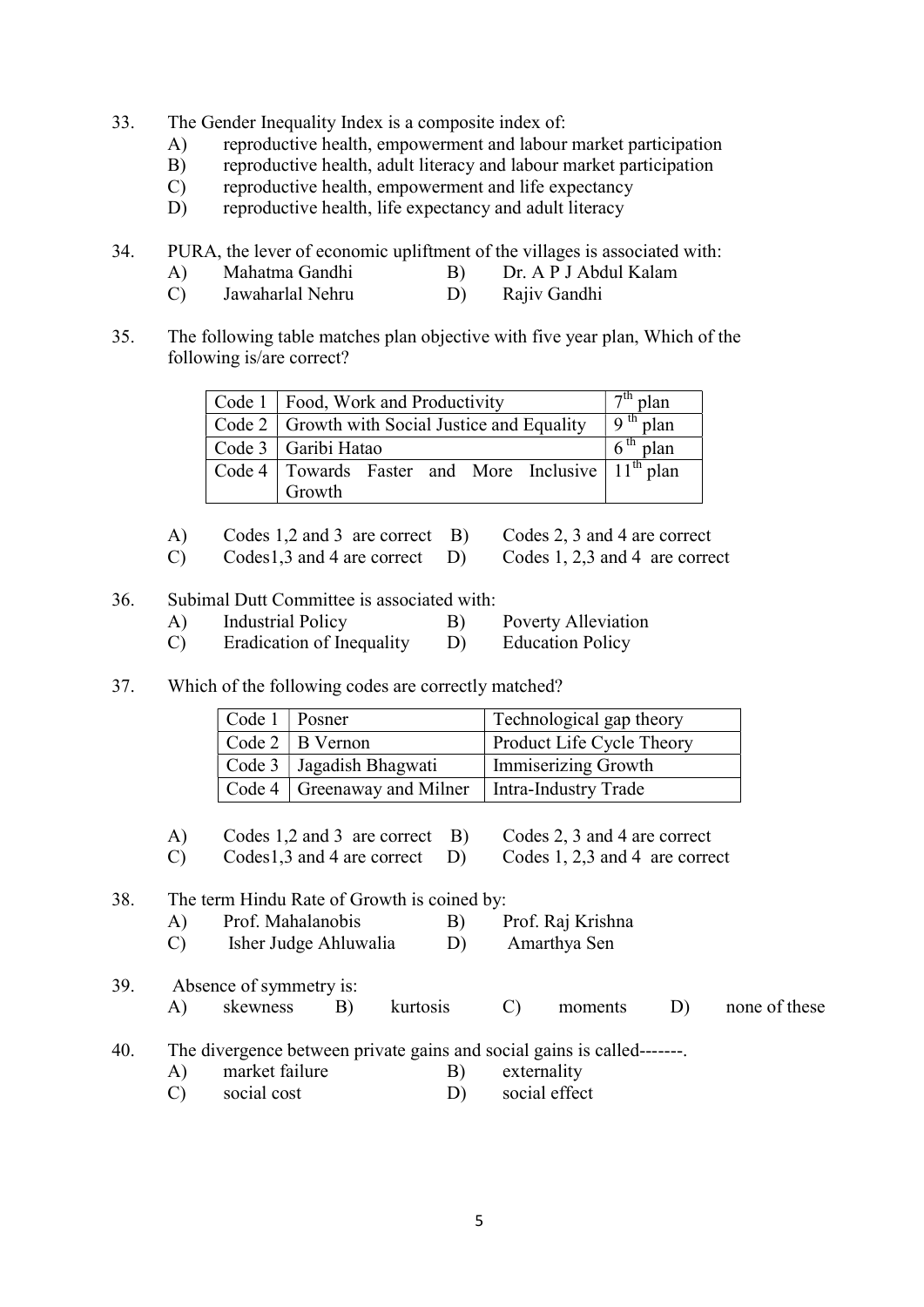- 41. Practice of pricing to drive current competitors out of business and to discourage new entrants:
	- A) Price discrimination B) Price leadership
	- C) Predatory pricing D) Marginal cost pricing.
- 42. If Mr.Max's total cost function is  $2x^2+60x+90$  and if he repairs 12 cars, his average variable costs will be
- A) 90 B) 94 C) 84 D) 92
- 43. Seeta's utility function is  $U(AB) = AB$ , where A and B are the numbers of apples and oranges, respectively, that she consumes. When she is consuming 25 apples and 100 oranges, then if we put apples on the horizontal axis and oranges on the vertical axis, the slope of the indifference curve at her current consumption is: A) -1/10 B) -4 C) 1/4 D) -1/4
- 44. Imposing tariff on an import leading to a fall in the relative price of that product is explained in:
	- A) Leontieff paradox B) Backwash effect C) Metzler paradox D) Income effect
- 45. The implication of Ricardian Equivalence is that:
	- a) Government debt is equivalent to future taxes, and if consumers are sufficiently forward looking, future taxes are equivalent to current taxes
	- b) financing the government by debt is equivalent to financing it by taxes
	- A) a is correct B) b is correct
	- C) both a and b are correct D) both a and b are incorrect
- 46. Which of the following statements are correct with respect to Law of Variable proportions?
	- a) The shape of Average Product and Marginal Product of the variable factor (say labour) are determined by the shapes of TR curve
	- b) APL rises, reaches a maximum and then falls, but remain positive as long as TP is positive
	- c) The MP<sub>L</sub> rises, reaches a maximum after  $AP<sub>L</sub>$  reaches its maximum, and then declines
	- A) a and b are correct B) a and c are correct
	- C) b and c are correct D) a,b and c are correct
- 47. The sum of currency and bank reserves are called:
	- A) Monetary base B) High Powered Money
	- C) Both A and B D) Neither A nor B
- 48. An increase in money supply shifts the L M curve rightward, resulting in:
	- A) an increase in the rate of interest and an increase in the level of output
	- B) a decrease in the rate of interest and a decrease in the level of output
	- C) a decrease in the rate of interest and a decrease in the level of output
	- D) a decrease in the rate of interest and an increase in the level of output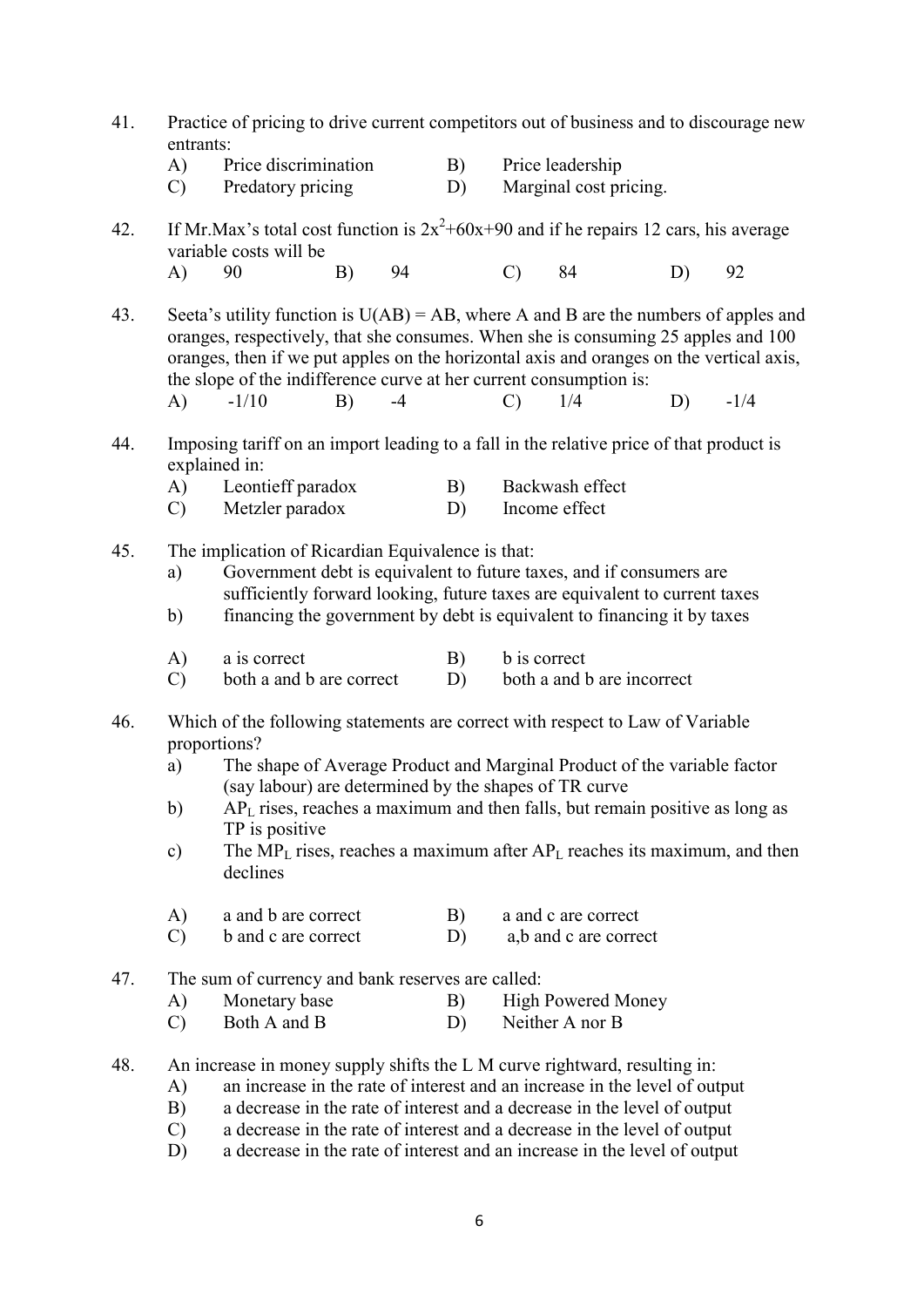- 49. The absorption approach of devaluation was developed by
	- A) Sidney Alexander B) Jacob Viner
	- C) Myrdal D) Michael Spence
- 50. Given the Mundell-Fleming model, an increase in the rate of interest in a country, say country A
	- A) Results in an depreciation of country A's currency in a flexible exchange rate environment
	- B) Results in an appreciation of country A's currency in a flexible exchange rate environment
	- C) Results in an appreciation of country A's currency in a fixed exchange rate environment
	- D) Results in an depreciation of country A's currency in a fixed exchange rate environment
- 51. J curve effect explains that:
	- A) When a currency depreciates, the value of net exports rises temporarily and then falls
	- B) When a currency appreciates, the value of net exports rises temporarily and then falls
	- C) When a currency depreciates, the value of net exports remains constant
	- D) none of these
- 52. An explanation of deterioration in terms of trade with respect to primary products exporting countries is provided by:
	- A) Gross barter terms of trade B) Singer-Prebisch Thesis
	- C) Back Wash Effect D) None of these
- 53. If the cost function  $C(x)$  of producing x quantities of a product is given by  $C(x) = 500 x<sup>2</sup> + 2500 x + 5000$  and each unit of the product is sold at Rs 6000 then what are break even points?
- A) 4, 3 B) 5, 2 C) 10, 2 D) 6, 5
- 54. Given below an assertion and reason statement regarding Okun's law. It states that: Assertion  $(A)$ : An annual 2.5% increase in the rate of real growth results in a decrease in the rate of unemployment

Reason (R) : Production occurs with the employment of more economic resources and therefore, there should be fewer unemployed workers at higher output levels

- A) Both (A) and (R) are true and (R) is the correct explanation of (A)
- B) Both (A) and (R) are true and (R) is not the correct explanation of (A)
- C) (A) is true and  $(R)$  is false
- D) (A) is false and (R) is true
- 55. -------shows the degree of peakedness of a distribution, usually taken relative to normal distribution.
	- A) Skewness B) Kurtosis C) Moments D) none of these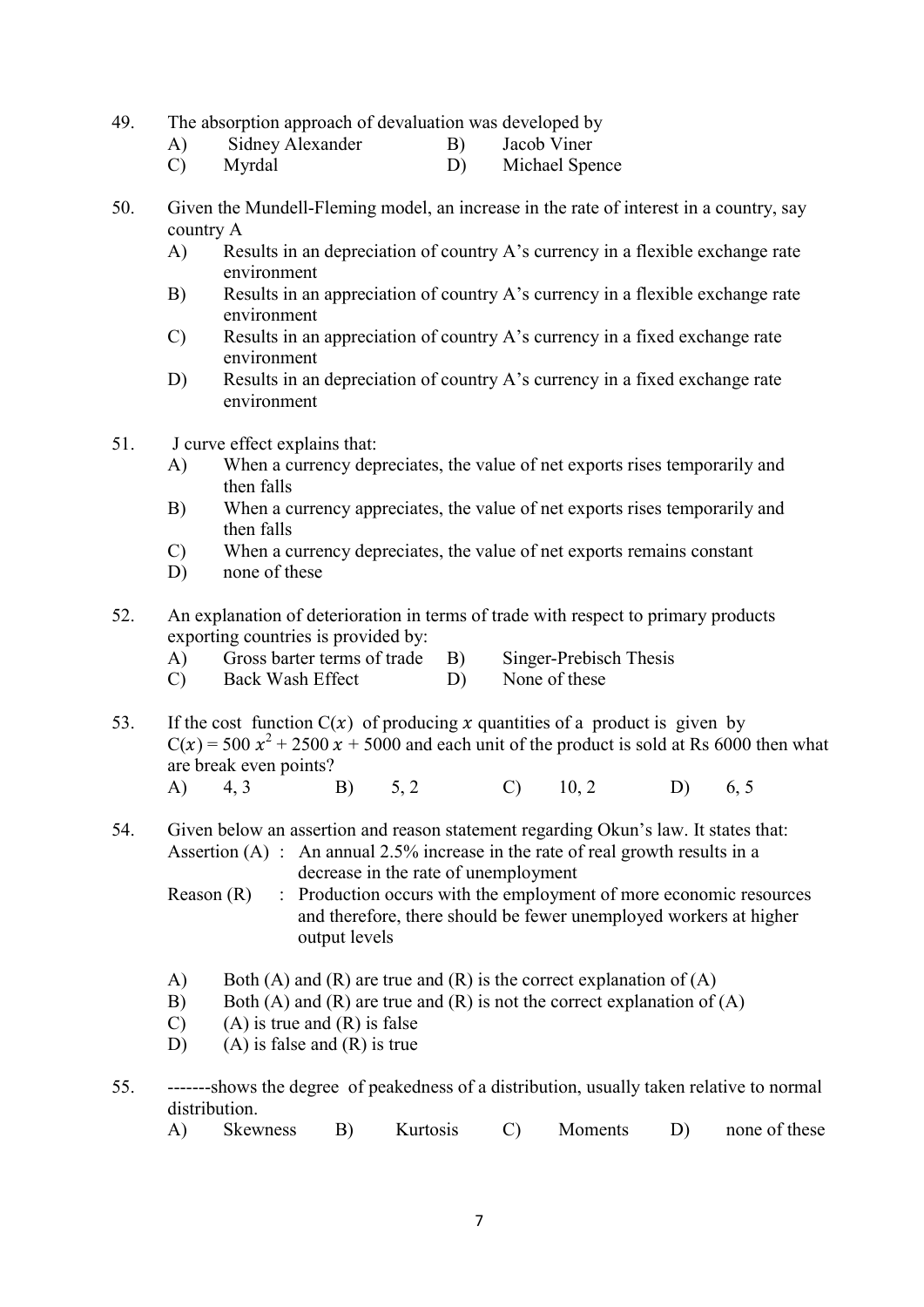- 56. Suppose in an economy having two sectors, let  $C = $50+0.5y$ , I = \$50 -2i, L = 0.1y-5i and M=\$150. Find the IS and LM Equation
	- A) IS Equation I =  $-0.25y +50$  B) IS Equation I =  $0.25y +50$ LM Equation =  $0.2y-30$  LM Equation =  $0.2y+30$

- C) IS Equation  $I = -0.25y 50$  D) None of these LM Equation =  $0.2y+30$
- 57. In Game theory modeling, strategy in which a player makes a random choice among two or more possible outcomes, based on the set of chosen probabilities
	- A) pure strategy B) Maxmin Strategies
	- C) Minimax Strategies D) Mixed strategy
- 58. A increase in government expenditure under Classical system will:
	- A) Increase the interest rate.
	- B) Decrease the interest rate.
	- C) No change in the interest rate.
	- D) First increases and then decreases.
- 59. According to the Cambridge version of Quantity theory of money:
	- A) The demand for money is proportional to the nominal income
	- B) The Supply of money is proportional to nominal income.
	- C) The demand for money is proportional to the price.
	- D) The supply of money is proportional to the price.
- 60. In money supply, M3 is defined as :
	- A) M1 plus post office saving deposit.
	- B) M2 plus post office saving deposit.
	- C) M1 plus time deposit with banks.
	- D) M2 plus time deposit with banks.
- 61. In situation of liquidity trap in an economy:
	- A) Fiscal policy is ineffective but Monetary effective
	- B) Monetary Policy is ineffective but Fiscal policy is effective.
	- C) Both monetary and fiscal policies are effective.
	- D) Both monetary and fiscal policies are ineffective.

62. Consider following the economists with their contributions to the macroeconomic schools. List 1 List 2

- a) Milton Friedman 1. Austrian School. b) Robert Mundell 2. Keynesian c) Mrs. Joan Robbinson. 3. Monetarism d) Carl Menger 4. Supply side economics. A) a-3, b-4, c-2, d-1 B) a-2, b-3, c-1, d-4 C) a-3, b-2, c-4, d-1 D) a-4, b-3, c-2, d-1
- 

8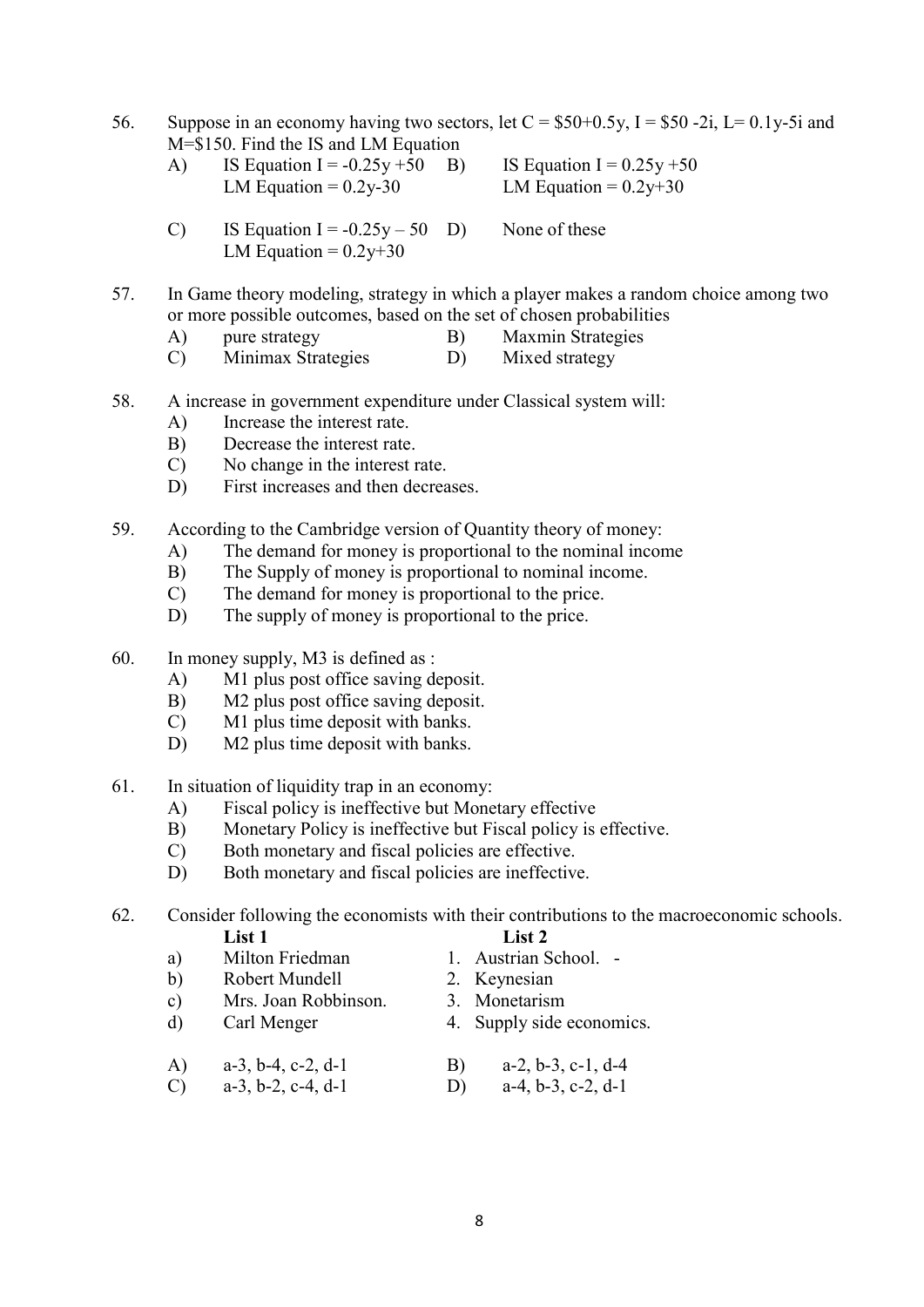- 63. According to New Classical economics:
	- A) Anticipated policy changes bring about changes in real variables.
	- B) Unanticipated policy changes can bring about changes in real variables.
	- C) Decision is based on perfect information.
	- D) Markets doesn't clear continuously.
- 64. According to Monetarism:
	- a) Money supply has dominant influence on nominal income.
	- b) In the short run, money supply influences real variables.
	- c) In the long run, money supply influences only the nominal variables and not real variables.
	- d) Private sector is inherently stable.
	- A) Only a is true B) b and d are true
	- C) a and d are true D) All are true.

65. A reduction in money wages will bring down the price of goods which in turn increases the money supply. This reduces the interest rates and hence induces investment and aggregate demand is enhanced which results in increase in output and employment:

- A) Keynes effect B) Pigou effect
- C) Wealth effect D) Real Balance effect
- 66. Suppose nominal GDP is Rs.500/- in year one. If GDP deflator doubles by year six while real output has increased 40 per cent, nominal output in year six is : A) 2000 B) 1400 C) 1000 D) 750
- 67. When the value of K= 4 and L = 4 and the production function is Y = A (K<sup>0.5</sup> L<sup>0.5</sup>), output is:
	- A) 80 when  $A = 5$  B) 80 when  $A = 10$ C)  $40 \text{ when } A = 5$  D)  $40 \text{ when } A = 10$
- 68. Find the total cost of a commodity when marginal cost  $MC = 5 + 8X$ , and fixed cost is Rs.75 : A)  $8 + 75X$  B)  $5 X^2 + 4X$  C)  $5X+4X^2+75$  D)  $8X + 75$
- 69. Arithmetic mean of 100 items is 34. At the time of calculation, three items 118, 70 and 19 were wrongly taken as 180, 17 and 90 respectively. What is the correct mean? A) 33.2 B) 43.5 C) 28.1 D) 38.5

70. The coefficient of variation of a data set is 20 % and the variance of the set is 16. What is the mean of the data set? A) 25 B) 20 C) 125 D) 4

71. What is the probability of getting a Spade or a King from a pack of 52 cards? A) 1/4 B) 1/13 C) 17/53 D) 4/13

72. It is given that 3% of the electric bulbs manufactured by a company are defective. Using Poisson distribution, find the probability that a sample of 100 bulbs will contain no defective bulb. Given that  $e^{-3} = 0.05$ A) 0.01 B) 0.05 C) 0.00 D) 1.00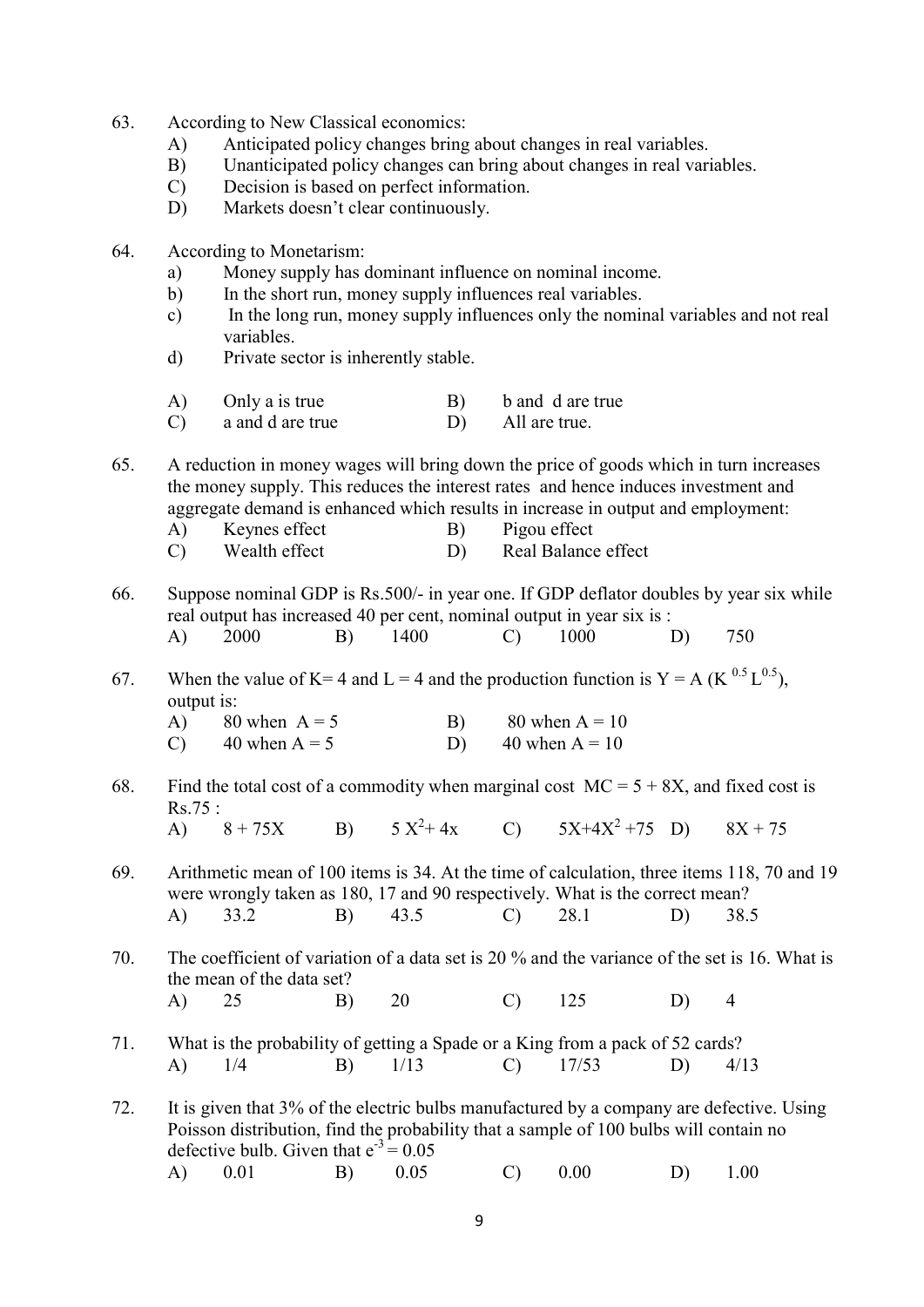- 73. Which of the following is a non probability sampling?
	- A) Cluster sampling B) Stratified sampling<br>C) Snow ball sampling D) Systematic sampling
	- C) Snow ball sampling D) Systematic sampling
- 74. Consider that we have fixed type I error at 1%, then:
	- A) There is 1 chance in 100 that we will reject null hypothesis when it is true
	- B) There is 1 chance in 100 that we will reject null hypothesis when it is false
	- C) There is 1 chance in 100 that we will accept null hypothesis when it is false
	- D) There is 1 chance in 100 that we will accept null hypothesis when it is true
- 75. If MR is Rs.50 and price elasticity of demand is 2, find AR: A) 50 B) 40 C) 80 D) 100
- 76. R M Solow growth model assumes:
	- A) Labour and capital are substitutable
	- B) Increasing return to scale
	- C) There is a Knife edge equilibrium
	- D) Diminishing return to scale
- 77. In Joan Robinson's model, the growth rate of capital is capable of increasing:
	- A) If the net return to capital rises in equal proportion to the capital labour ratio
	- B) If the capital labour ratio rises in greater proportion than the net return to capital
	- C) If the net return to capital rises in greater proportion than the capital labour ratio
	- D) None of the above

# 78. Big Push Theory was developed by:

- A) Joseph A Schumpeter B) J.M. Meade
- C) Nicholas Kaldor D) Rosenstein Rodan
- 79. In Lewis theory of unlimited labour supply:
	- a. Marginal Product is zero in subsistence sector
	- b. The wage level in capitalist sector cannot be less than the Average Product in the subsistence sector
	- c Surplus value is reinvested in the capitalist sector
	- d Capital Labour ratio is constant in the capitalist sector

|     | A)            | Only a is true             | B)             | Only a and b are true  |
|-----|---------------|----------------------------|----------------|------------------------|
|     |               | Only a, b and c are true   |                | All are true           |
| 80. |               | Nurkse Theory states about |                |                        |
|     | a.            | Feeding surplus labour     | $\mathbf{b}$ . | Financial of Tools     |
|     | c.            | Savings potential          | d.             | Disguised Unemployment |
|     | A)            | a and c are True           | B)             | b and d are True       |
|     | $\mathcal{C}$ | a and b are True           |                | All are True           |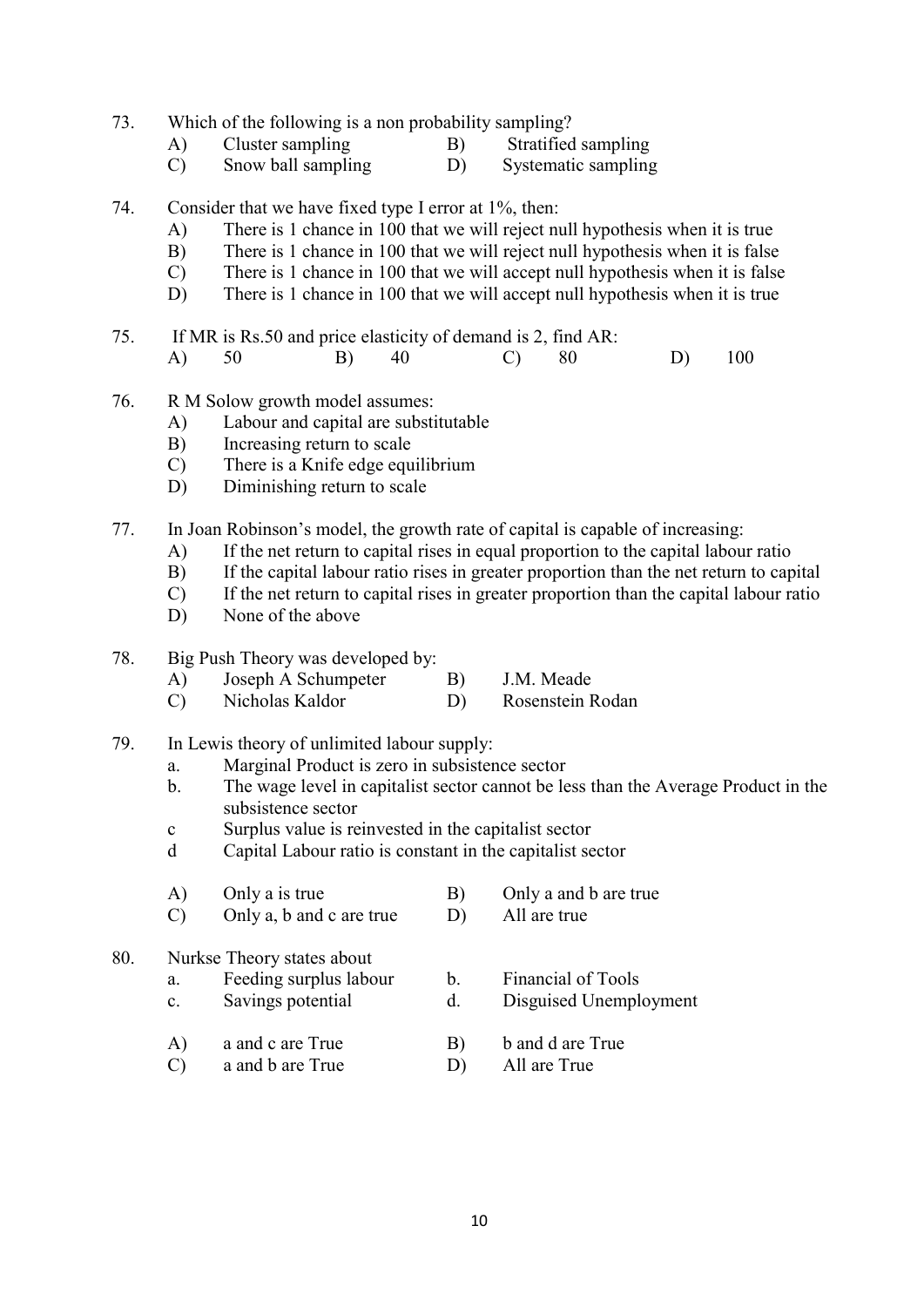- 81. According to Karl Marx theory of economic development, rate of profit
	- A) Varies inversely with rate of Surplus Value
	- B) Varies inversely with organic composition of capital
	- C) Varies directly with organic composition of capital
	- D) Varies directly with rate of Surplus Value
- 82. Gini Coefficient varies between
	- A)  $-1$  to  $+1$  B) 0 to 1 C)  $-1$  to 0 D)  $-0.5$  to 0.5
- 83. Nobel Prize for Economic Science in the year 2019 was awarded to:
	- A) Paul Romer, William Nordhaus and Abhijit Banerjee
	- B) Kaushik Basu, Joan Robinson and ReghuramRajan
	- C) Abhijit Banerjee, Esther Duflo and Michael Kremer
	- D) Richard Thaler, Abhijit Banerjee, Oliver Hart
- 84. The situation were some people demand a smaller quantity of a commodity as more people consume it in order to be different and exclusive
	- A) Snob effect B) Veblen effect
	- C) Averch-Johnson effect D) Bandwagon effect
- 85. The action of purchasing a commodity from one market where it is cheaper and selling in another market where it is more expensive
	- A) Appreciation B) Arbitrage
	- C) Adverse Selection D) Auction

86. When a price of the good falls, if the positive substitution effect is smaller than the negative income effect, such goods are called:

- A) Inferior goods B) Normal goods
- C) Giffen goods D) Veblen goods
- 87. Angel Law states that
	- A) The proportion of total expenditure on necessary goods declines as income increases
	- B) The proportion of total expenditure on luxury goods declines as income increases
	- C) The proportion of total expenditure on necessary goods increases as income increases
	- D) The proportion of total expenditure on necessary goods remains same as income increases
- 88. World Investment Report is published by: A) WTO B) World Bank C) IMF D) UNCTAD
- 89. If the Marginal Utility of the last unit of X consumed is twice the Marginal Utility of the last unit of Y consumed, the consumer is in equilibrium only if
	- A) The price of X is twice the price of Y
	- B) The price of X is equal to the price of Y
	- $(C)$  The price of X is one half the price of Y
	- D) None of these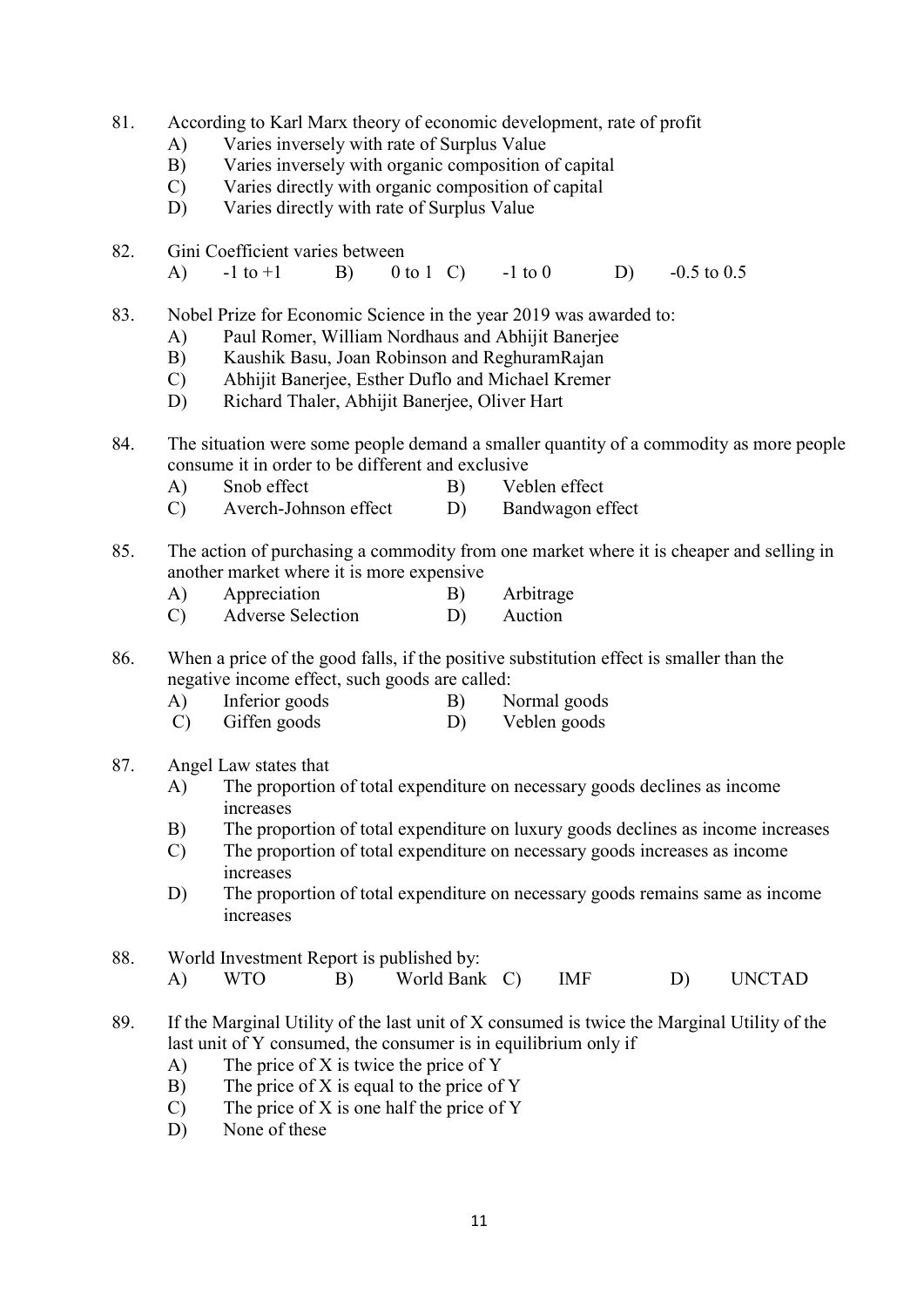- 90. The optimal level of output for a perfectly competitive firm is given by the point where
	- A) MR equals AC
	- B) MR equals MC
	- C) MR exceeds MC by the greatest amount
	- D) MR equals MC and MC is rising
- 91. With reference to the Edgeworth model, which of the following statement is correct:
	- A) The duopolists recognize their interdependence
	- B) It explains price rigidity
	- C) Each duopolist assumes the other keeps its price constant
	- D) Each duopolist assumes the other keeps its quantity constant
- 92. The locus of general equilibrium points of exchange in a two-individual, two commodity economy is called:
	- A) The consumption contract curve
	- B) The production contract curve
	- C) The social welfare function
	- D) The transformation curve

### 93. The concept of consumer surplus was proposed by:

| A) | Adams Smith         |    | Alfred Marshall |
|----|---------------------|----|-----------------|
|    | John Maynard Keynes | D) | J B Say         |

- 94. The Article 'Managerial Discretion and Business Behaviour' was penned by:
	- A) R Marris B) R Stone C) W. J. Baumol D) O Williamson
- 95. The Aggregate foreign exchange reserve of India in December 2019 was:

|              | 66 G                       |  |                            |
|--------------|----------------------------|--|----------------------------|
| $A^{\prime}$ | US \$454 Billion           |  | US \$ 314 Billion          |
|              |                            |  |                            |
|              | $TTC$ $A$ $F7$ $A$ $D'11'$ |  | $TTO$ $A$ $27$ $A$ $D'11'$ |

- C) US \$ 574 Billion D) US \$ 374 Billion
- 96. Unified Payment Interface (UPI) is owned and operated by A) RBI B) NPCI C) CCIL D) SBI
- 97. Indian Bank is proposed to be merged with
	- A) Allahabad Bank B) Canara Bank C) Bank of Baroda D) United Bank of India
- 98. Which of the following is not a Money Market Instrument?
	- A) Debentures B) Bonds
	- C) Treasury Bills D) Equity Shares
- 99. The condition in which all the consumer surplus is taken away by the seller is:
	- A) First Degree Price Discrimination
	- B) Second Degree Price Discrimination
	- C) Third Degree Price Discrimination
	- D) None of the Above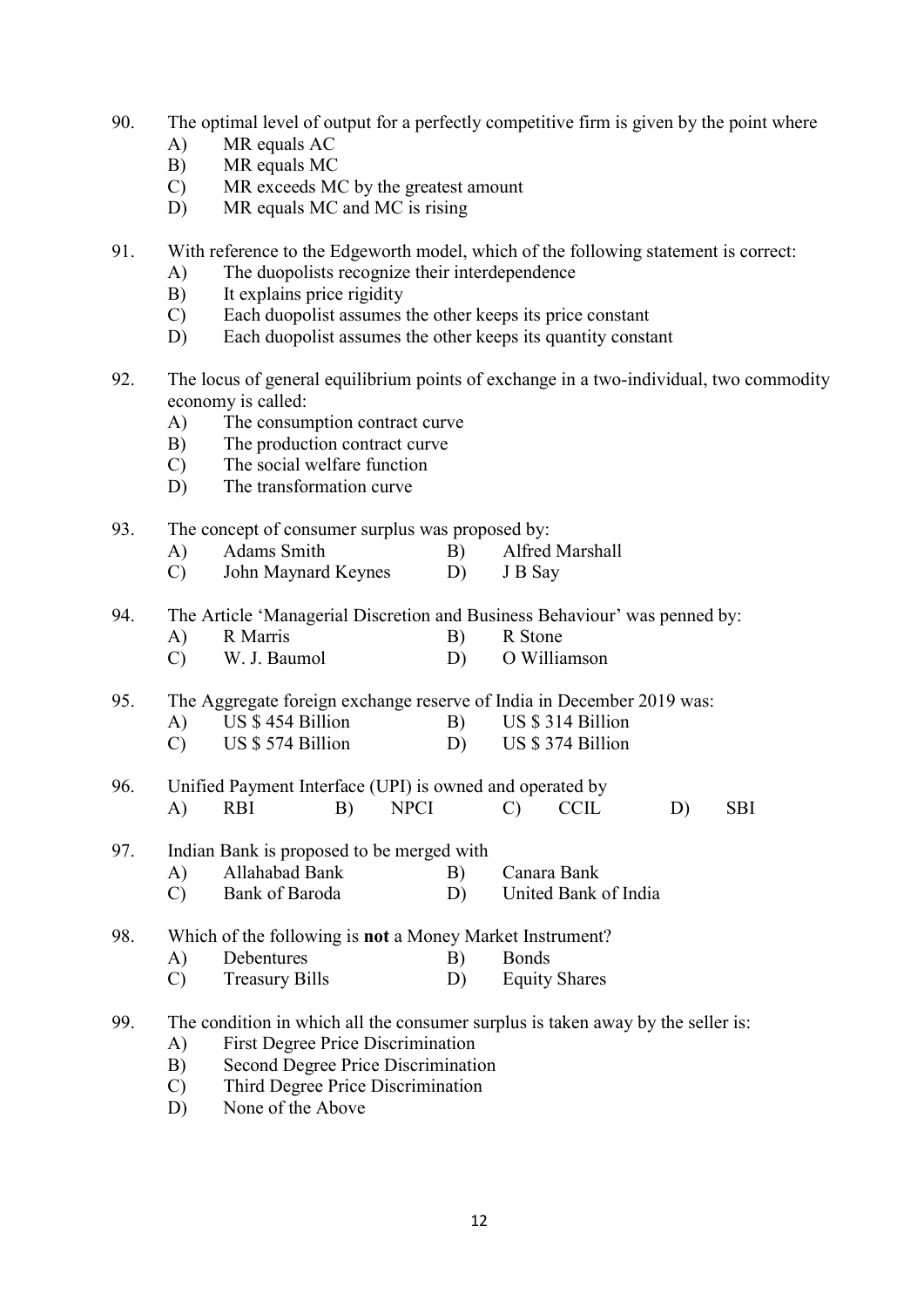- 100. Which of the following is not correct regarding the New International Economic Order (NIEO) ?
	- A) A set of demands to ensure a fair, equal and a considerate deal to developing countries in the international economic system.
	- B) NIEO demands reform in the international monetary system.
	- C) Access by the South to the technology and capital markets of the North.
	- D) It was adopted through a resolution in the UN General Assembly in 1995.

#### 101. Which of the following is not an assumption of the Comparative Cost theory?

- A) Labour is homogeneous
- B) Labour is perfectly mobile between countries.
- C) Labour is the only element of cost of production.
- D) Production is subject to the law of constant returns.
- 102. FDI received by India will be:
	- A) Credited in the current account of the BoP
	- B) Debited in the current account of the BoP
	- C) Credited in the Capital account of the BoP
	- D) Debited in the capital account of the BoP.
- 103. GST council is created under Article --- of the Constitution of India: A) 279 A B) 246 A C) 268 D) 263 A
- 104. Correctly identify the periods of the given Rounds of GATT:

|               | List 1                        | List 2                               |
|---------------|-------------------------------|--------------------------------------|
| a.            | Dillon Round                  | 1.1986-94                            |
| b             | <b>Kennedy Round</b>          | 2.1960-61                            |
| $\mathbf{c}$  | Tokyo Round                   | 3.1964-67                            |
| <sub>d</sub>  | Uruguay Round                 | 4.1973-79                            |
| A)            | $a-4, b-2, c-3, d-1$          | $a-2, b-3, c-4, d-1$<br>B)           |
| $\mathcal{C}$ | $a-3$ , $b-2$ , $c-1$ , $d-4$ | $a-2, b-4, c-3, d-1$<br>$\mathbf{D}$ |

105. Match the following with chairman and the Kerala State Finance Commission List 1 List 2

|      | a                      | S.M Vijayanand                | 1. Third State Finance Commission  |                               |
|------|------------------------|-------------------------------|------------------------------------|-------------------------------|
|      | h                      | M.A. Oommen                   | 2. Fourth State Finance Commission |                               |
|      |                        | B. A Prakash                  | 3. Fifth State Finance Commission. |                               |
|      | d K.V.Rabindran Nair   |                               | 4. Sixth State Finance Commission  |                               |
|      | A)                     | $a-4, b-2, c-3, d-1$          | B)                                 | $a-2, b-3, c-4, d-1$          |
|      | $\mathbf{C}$           | $a-3$ , $b-2$ , $c-1$ , $d-4$ | D)                                 | $a-2$ , $b-4$ , $c-3$ , $d-1$ |
| 106. | NITI Aayog is $a/an$ : |                               |                                    |                               |
|      | A)                     | Statutory body                | B)                                 | Advisory body                 |
|      |                        | Constitutional body           | D)                                 | Reconciliatory body.          |
|      |                        |                               |                                    |                               |

107. Child Sex Ratio (0- 6 years) of Kerala based on 2011 Census: A) 950 B) 959 C) 990 D) 1089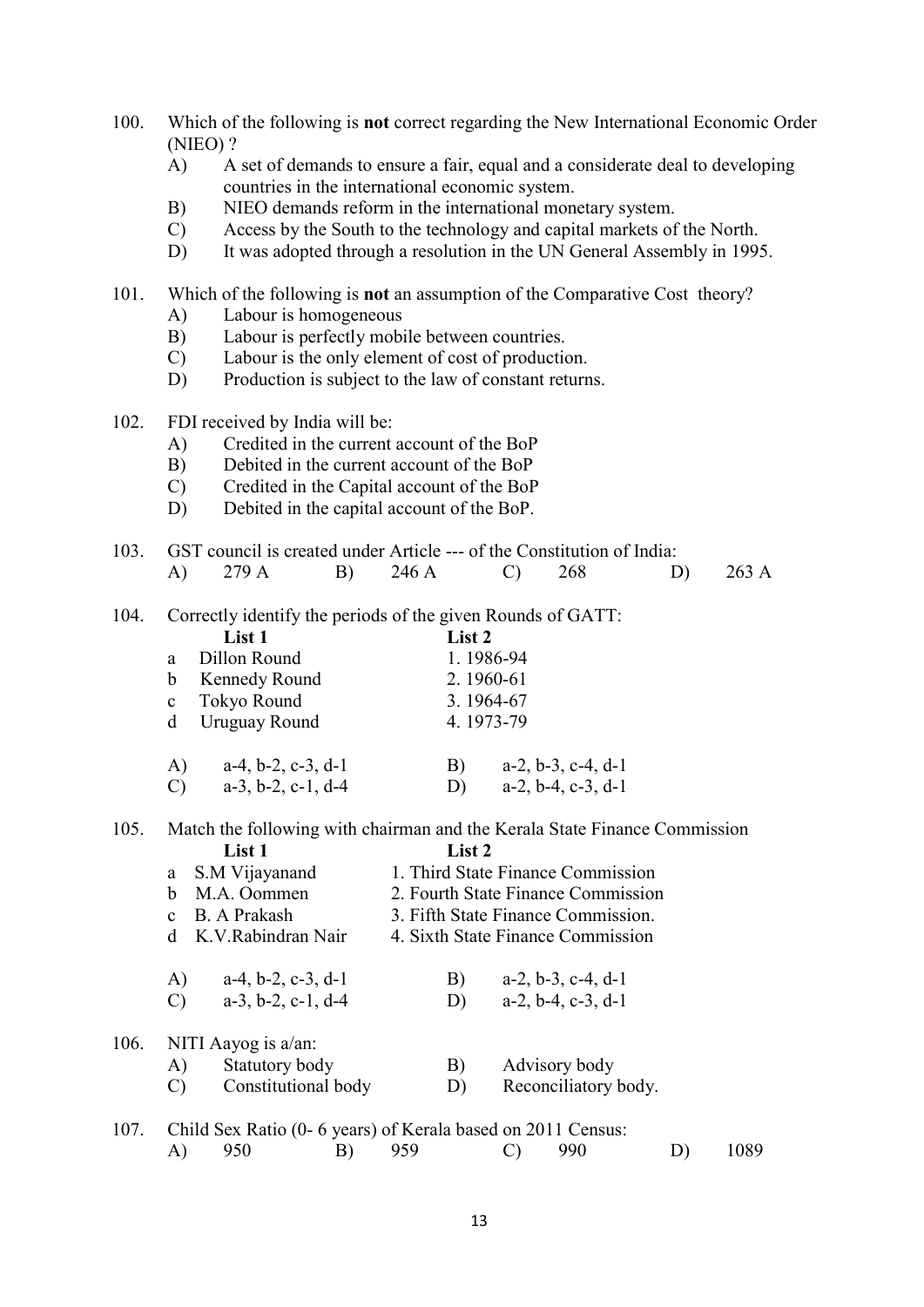- 108. Second Generation of Economic Reforms in India is largely related to :
	- A) Institutional Restructuring B) Product Markets<br>
	C) Factor and Inputs Markets D) Trade Reforms
		-
	- C) Factor and Inputs Markets D)
- 
- 109. Appreciation of India's currency leads to:
	- A) Exports become attractive
	- B) Flow of factor remittances to India is attractive.
	- C) Imports become costlier
	- D) Conducive to Debt servicing
- 110. The theorem that postulates an increase in the relative price of a commodity raises the return or earnings of the factor used intensively in the production of the commodity:
	- A) Stolper Samuelson theorem
	- B) Rybczynski theorem
	- C) H-O theorem
	- D) Factor Intensity reversal.

# 111. 'Bharatmala Pariyojana' scheme is related to:

- A) Port development B) Highway development.
- C) Inland Water Transport D) Railway development.
- 112. Which of the following is not true regarding Sustainable Development Goals (SDGs)?
	- A) It was adopted in 2015. B) It has 17 SDGs and 169 targets.
	- C) Year of Target is 2030 D) It is a project of world Bank.
- 113. DALYs is a concept used to estimate:
	- A) Years of Productive life lost due to disability and disease.
	- B) Years of schooling lost to primary class students.
	- C) Years of education lost to girls due to violence.
	- D) Years of married life of couples.
- 114. Labour force participation rate (LFPR) means:
	- A) Number of employed persons per 1000 persons in the 16-64 age group.
	- B) Number of employed and unemployed per 1000 persons in the 16-64 age group.
	- C) Number of persons seeking employment in the population.
	- D) Number of persons seeking employment in the 16-64 age group.
- 115. Primary deficit is :
	- A) Fiscal deficit + interest payment
	- B) Fiscal deficit interest payment
	- C) Fiscal deficit + revenue deficit
	- D) Fiscal deficit Revenue deficit
- 116. All securities held by depository shall be:
	- A) In physical form
	- B) Either physical form or in dematerialized form
	- C) Dematerialized and in fungible form
	- D) Physical certificate format.